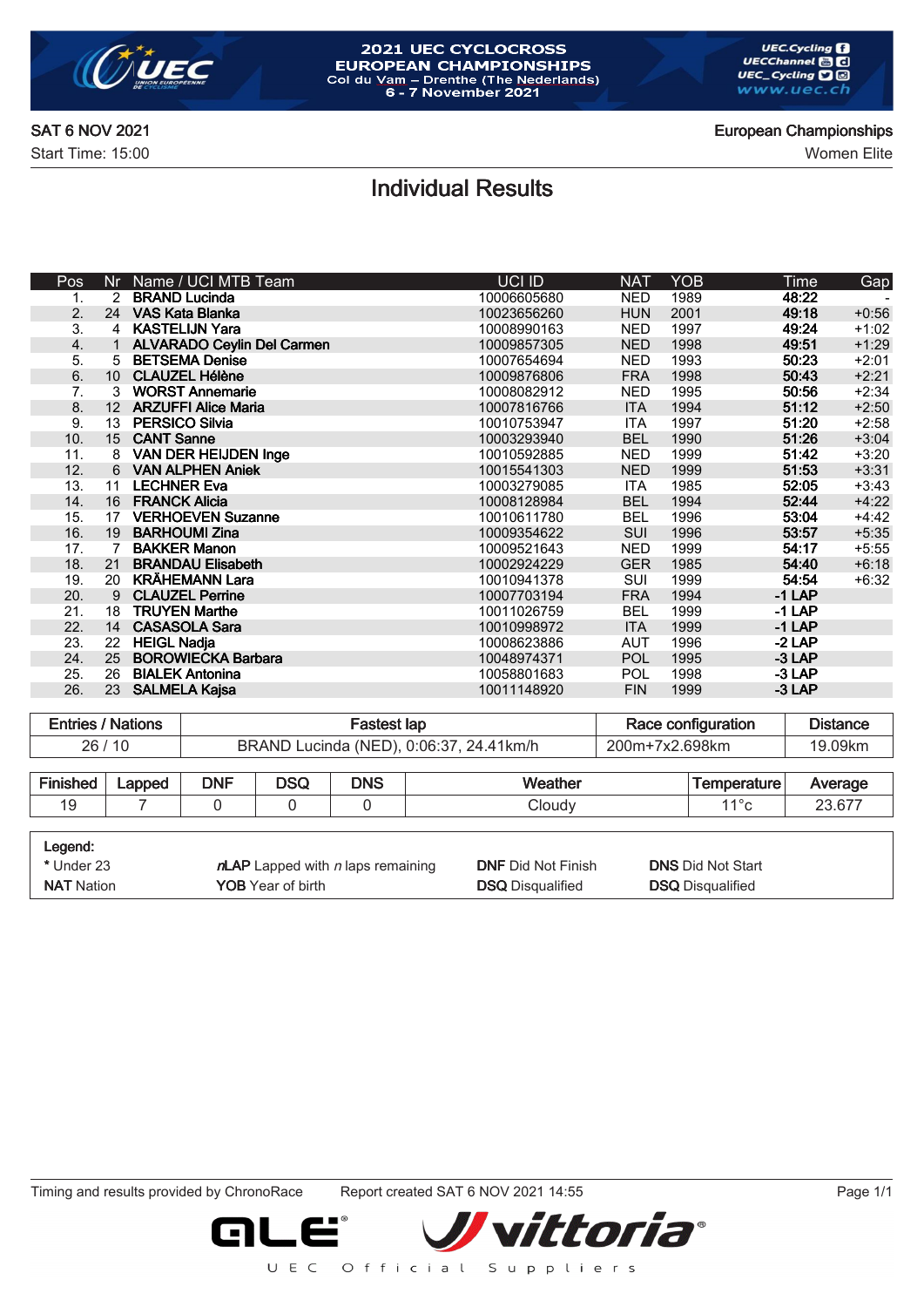

# 2021 UEC CYCLOCROSS **EUROPEAN CHAMPIONSHIPS**<br>Col du Vam – Drenthe (The Nederlands)<br>6 - 7 November 2021

Start Time: 13:15 Men Under 23

#### SAT 6 NOV 2021 **European Championships**

## Individual Results

| Pos | Nr             | Name / UCI MTB Team            | UCI ID      | <b>NAT</b> | <b>YOB</b> | Time       | Gap     |
|-----|----------------|--------------------------------|-------------|------------|------------|------------|---------|
| 1.  | $\mathbf{1}$   | <b>KAMP Ryan</b>               | 10023356166 | <b>NED</b> | 2000       | 50:03      |         |
| 2.  | 34             | <b>VANDEPUTTE Niels</b>        | 10016327609 | <b>BEL</b> | 2000       | 50:04      | $+0:01$ |
| 3.  | 38             | <b>NYS Thibau</b>              | 10065004835 | <b>BEL</b> | 2002       | 50:04      | $+0:01$ |
| 4.  | 35             | <b>WYSEURE Joran</b>           | 10064921777 | <b>BEL</b> | 2001       | 50:11      | $+0:08$ |
| 5.  |                | 37 VERSTRYNGE Emiel            | 10064972705 | <b>BEL</b> | 2002       | 50:18      | $+0:15$ |
| 6.  | 9              | <b>MASON Cameron</b>           | 10023574923 | <b>GBR</b> | 2000       | 50:22      | $+0:19$ |
| 7.  | 36             | <b>MEEUSSEN Witse</b>          | 10064931679 | <b>BEL</b> | 2001       | 50:29      | $+0:26$ |
| 8.  |                | 39 MICHELS Jente               | 10065014333 | <b>BEL</b> | 2003       | 50:32      | $+0:29$ |
| 9.  | 17             | <b>FONTANA Filippo</b>         | 10016518878 | <b>ITA</b> | 2000       | 50:38      | $+0:35$ |
| 10. | $\overline{4}$ | <b>RONHAAR Pim</b>             | 10023108212 | <b>NED</b> | 2001       | 50:45      | $+0:42$ |
| 11. | 33             | <b>FERDINANDE Anton</b>        | 10016322656 | <b>BEL</b> | 2000       | 50:55      | $+0:52$ |
| 12. |                | 12 BLACKMORE Joseph            | 10097530652 | <b>GBR</b> | 2003       | 51:05      | $+1:02$ |
| 13. | 13             | <b>ROUILLER Loris</b>          | 10016598094 | SUI        | 2000       | 51:08      | $+1:05$ |
| 14. |                | 24 THOMAS Théo                 | 10068086405 | <b>FRA</b> | 2001       | 51:09      | $+1:06$ |
| 15. | 18             | <b>TONEATTI Davide</b>         | 10030672491 | <b>ITA</b> | 2001       | 51:20      | $+1:17$ |
| 16. |                | 32 KUYPERS Gerben              | 10016322757 | <b>BEL</b> | 2000       | 51:27      | $+1:24$ |
| 17. |                | 10 BARNES Toby                 | 10016518474 | <b>GBR</b> | 2000       | 51:41      | $+1:38$ |
| 18. | 6              | <b>DEL GROSSO Tibor</b>        | 10022812562 | <b>NED</b> | 2003       | 51:44      | $+1:41$ |
| 19. | 25             | <b>RICHARD ANDRADE Florian</b> | 10069950825 | <b>FRA</b> | 2002       | 51:53      | $+1:50$ |
| 20. |                | 2 HENDRIKX Mees                | 10016519484 | <b>NED</b> | 2000       | 51:54      | $+1:51$ |
| 21. | 5              | <b>KARS Hugo</b>               | 10023359402 | <b>NED</b> | 2002       | 51:54      | $+1:51$ |
| 22. |                | 14 LILLO Dario                 | 10034785695 | SUI        | 2002       | 51:54      | $+1:51$ |
| 23. | 22             | <b>HUBY Antoine</b>            | 10068083068 | <b>FRA</b> | 2001       | 51:59      | $+1:56$ |
| 24. | 23             | <b>JOT Hugo</b>                | 10068079533 | <b>FRA</b> | 2001       | 52:01      | $+1:58$ |
| 25. |                | 8 GROENENDAAL Bailey           | 10022873085 | <b>NED</b> | 2003       | 52:04      | $+2:01$ |
| 26. |                | 11 CARRICK-ANDERSON Corran     | 10083354003 | <b>GBR</b> | 2003       | 52:08      | $+2:05$ |
| 27. |                | 7 VAN LIEROP Danny             | 10023320093 | <b>NED</b> | 2003       | 52:11      | $+2:08$ |
| 28. |                | 28 HULA Robert                 | 10023503989 | <b>CZE</b> | 2000       | 52:47      | $+2:44$ |
| 29. | 31             | STRÁNSKÝ Matej                 | 10047224937 | <b>CZE</b> | 2003       | 52:58      | $+2:55$ |
| 30. | 21             | <b>DELBOVE Joris</b>           | 10023571081 | <b>FRA</b> | 2000       | 53:05      | $+3:02$ |
| 31. | 54             | <b>PRIES Cédric</b>            | 10016519181 | <b>LUX</b> | 2000       | 53:08      | $+3:05$ |
| 32. | 53             | <b>MÅRD Filip</b>              | 10022437801 | <b>SWE</b> | 2003       | 53:22      | $+3:19$ |
| 33. | 16             | <b>TREUDLER Finn</b>           | 10034783776 | SUI        | 2003       | 53:27      | $+3:24$ |
| 34. |                | 3 VERBURG Luke                 | 10022685856 | <b>NED</b> | 2001       | 53:30      | $+3:27$ |
| 35. | 26             | <b>CASTILLE Noé</b>            | 10065762243 | <b>FRA</b> | 2002       | 53:32      | $+3:29$ |
| 36. | 40             | <b>DAHL Gustav</b>             | 10061525161 | <b>DEN</b> | 2000       | 53:33      | $+3:30$ |
| 37. | 43             | <b>TÖMKE Pascal</b>            | 10036420551 | <b>GER</b> | 2000       | 53:36      | $+3:33$ |
| 38. | 27             | <b>RÍMAN Jakub</b>             | 10023478933 | <b>CZE</b> | 2000       | 53:41      | $+3:38$ |
| 39. | 49             | <b>SUAREZ FERNANDEZ Alain</b>  | 10042101923 | <b>ESP</b> | 2003       | 53:46      | $+3:43$ |
| 40. | 15             | <b>MÜLLER Timo</b>             | 10046240688 | SUI        | 2002       | 53:49      | $+3:46$ |
| 41. | 20             | <b>MASCIARELLI Lorenzo</b>     | 10031603287 | <b>ITA</b> | 2003       | 54:14      | $+4:11$ |
| 42. | 46             | <b>HARTER Luca</b>             | 10036469556 | <b>GER</b> | 2002       | 54:39      | $+4:36$ |
| 43. |                | 50 RODRIGUEZ NOVOA Miguel      | 10039235874 | <b>ESP</b> | 2003       | 54:53      | $+4:50$ |
| 44. | 45             | <b>LINDNER Tom</b>             | 10036323450 | <b>GER</b> | 2001       | 54:56      | $+4:53$ |
| 45. | 30             | <b>JINDRICH Pavel</b>          | 10046370125 | CZE        | 2003       | 55:30      | $+5:27$ |
| 46. | 47             | <b>EDER Fabian</b>             | 10059206154 | <b>GER</b> | 2003       | 55:44      | $+5:41$ |
| 47. | 29             | FIALA Matyáš                   | 10092747542 | <b>CZE</b> | 2003       | $-1$ LAP   |         |
| 48. | 41             | <b>BAK Simon</b>               | 10051728565 | <b>DEN</b> | 2000       | $-1$ LAP   |         |
| 49. | 51             | <b>POMIAN Szymon</b>           | 10055588357 | <b>POL</b> | 2002       | -3 LAP     |         |
| 50. |                | 42 ROSENDAHL Karl-Erik         | 10055184492 | <b>DEN</b> | 2001       | $-4$ LAP   |         |
|     |                | 19 LEONE Samuele               | 10029422104 | ITA        | 2001       | <b>DNF</b> |         |
|     |                | 48 SANCHEZ PRADO Miguel        | 10037721866 | <b>ESP</b> | 2001       | <b>DNF</b> |         |
|     |                | 52 KAGEVI Carl                 | 10022297452 | <b>SWE</b> | 2002       | <b>DNF</b> |         |
|     |                | 44 KRÜGER Maximilian           | 10036364573 | <b>GER</b> | 2001       | <b>DNS</b> |         |
|     |                |                                |             |            |            |            |         |

Timing and results provided by ChronoRace Report created SAT 6 NOV 2021 13:10 Page 1/2

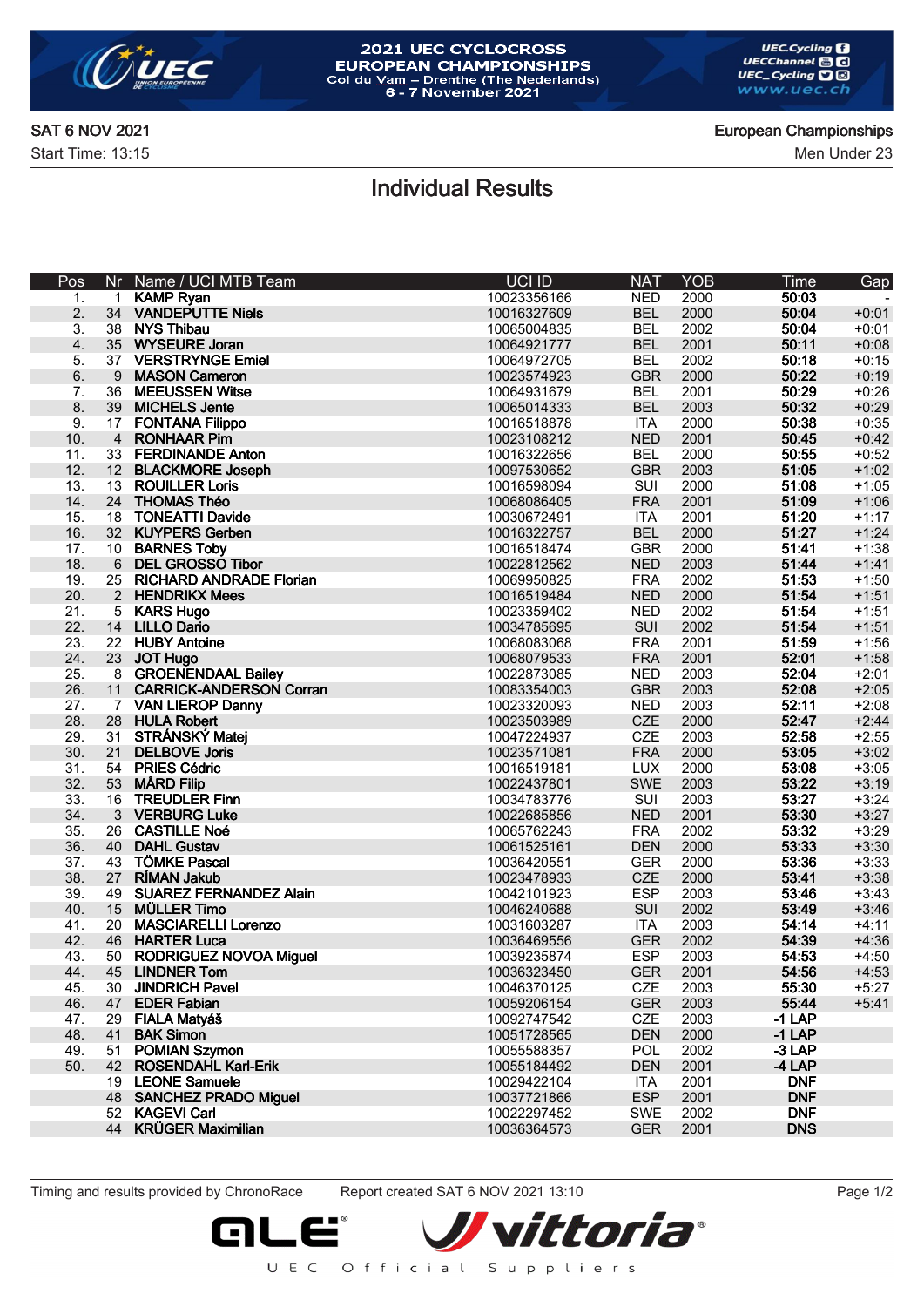

Start Time: 13:15 Men Under 23

### Individual Results

| <b>Entries / Nations</b> |        |                                        |            | <b>Fastest lap</b> |                                       | Race configuration       | <b>Distance</b>    |         |
|--------------------------|--------|----------------------------------------|------------|--------------------|---------------------------------------|--------------------------|--------------------|---------|
| 54/13                    |        |                                        |            |                    | RONHAAR Pim (NED), 0:05:53, 27.44km/h | 200m+8x2.698km           |                    | 21.78km |
|                          |        |                                        |            |                    |                                       |                          |                    |         |
| Finished                 | Lapped | <b>DNF</b>                             | <b>DSQ</b> | <b>DNS</b>         | Weather                               |                          | <b>Temperature</b> | Average |
| 46                       | 4      | 3                                      | 0          |                    | Cloudy                                |                          |                    | 26.106  |
|                          |        |                                        |            |                    |                                       |                          |                    |         |
| Legend:                  |        |                                        |            |                    |                                       |                          |                    |         |
| * Under 23               |        | $n$ LAP Lapped with $n$ laps remaining |            |                    | <b>DNF Did Not Finish</b>             | <b>DNS Did Not Start</b> |                    |         |
| <b>NAT Nation</b>        |        | <b>YOB</b> Year of birth               |            |                    | <b>DSQ</b> Disqualified               | <b>DSQ</b> Disqualified  |                    |         |

Timing and results provided by ChronoRace Report created SAT 6 NOV 2021 13:10 Page 2/2

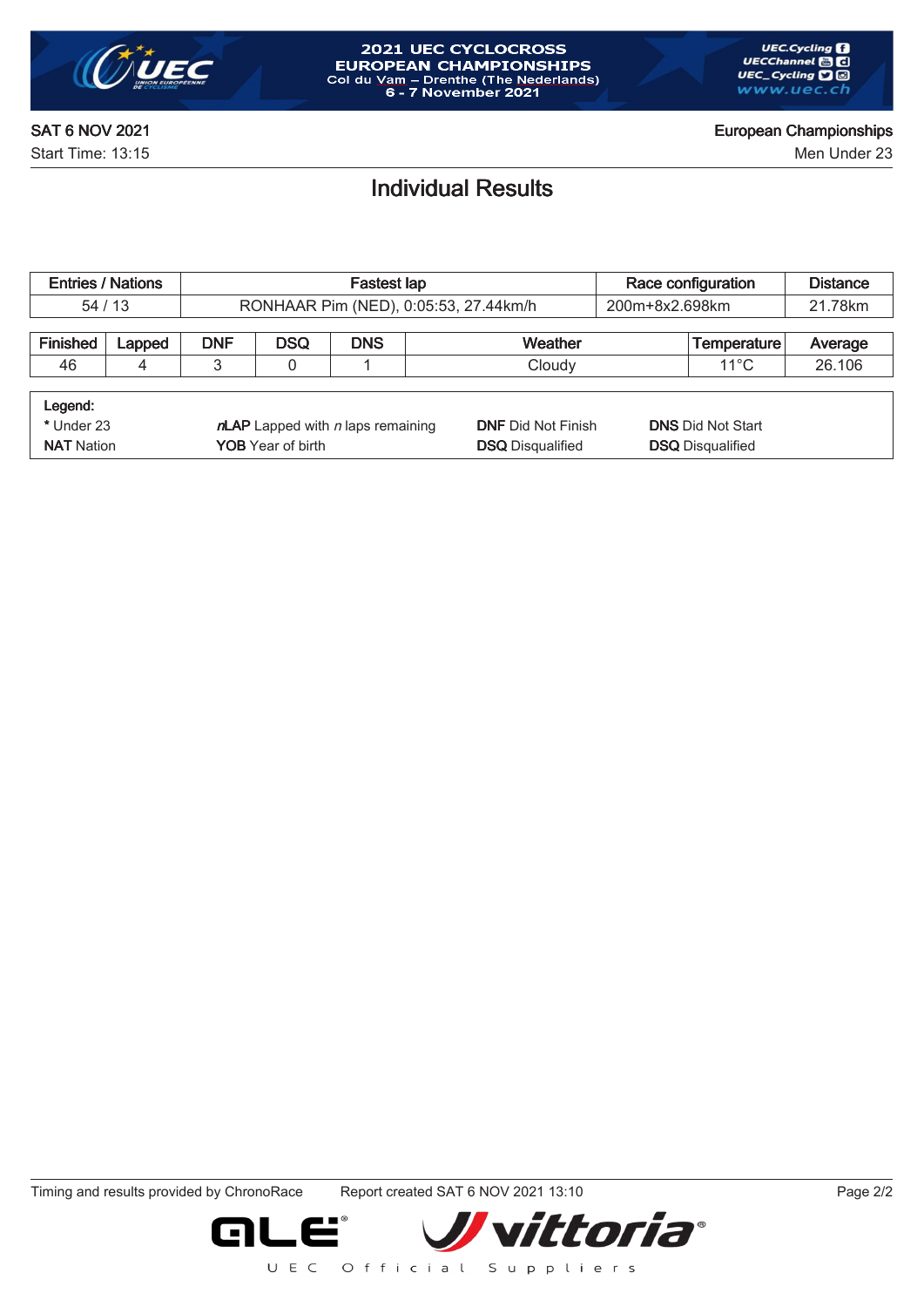

# 2021 UEC CYCLOCROSS **EUROPEAN CHAMPIONSHIPS**<br>Col du Vam – Drenthe (The Nederlands)<br>6 - 7 November 2021

SAT 6 NOV 2021 **European Championships** 

Start Time: 11:00 Women Junior

### Individual Results

| Pos | Nr              | Name / UCI MTB Team            | UCI ID      | <b>NAT</b> | YOB  | Time       | Gap     |
|-----|-----------------|--------------------------------|-------------|------------|------|------------|---------|
| 1.  | 11              | <b>BACKSTEDT Zoe</b>           | 10054258447 | <b>GBR</b> | 2004 | 44:01      |         |
| 2.  | $\overline{2}$  | <b>BENTVELD Leonie</b>         | 10023336564 | <b>NED</b> | 2004 | 45:07      | $+1:06$ |
| 3.  | $\overline{4}$  | <b>VINKE Nienke</b>            | 10061048750 | <b>NED</b> | 2004 | 45:31      | $+1:30$ |
| 4.  | 31              | <b>VAN SINAEY Xaydee</b>       | 10059787750 | <b>BEL</b> | 2005 | 45:57      | $+1:56$ |
| 5.  |                 | 46 HALTER Monique              | 10061803633 | SUI        | 2004 | 46:18      | $+2:17$ |
| 6.  |                 | 24 VENTURELLI Federica         | 10029333285 | <b>ITA</b> | 2005 | 46:41      | $+2:40$ |
| 7.  | 5               | <b>KNAVEN Mirre</b>            | 10023335958 | <b>NED</b> | 2004 | 46:50      | $+2:49$ |
| 8.  | $\overline{7}$  | <b>FABREGUE Lilou</b>          | 10077859961 | <b>FRA</b> | 2004 | 46:54      | $+2:53$ |
| 9.  | 10 <sup>°</sup> | <b>MACLEAN-HOWELL Ella</b>     | 10094659452 | <b>GBR</b> | 2004 | 46:58      | $+2:57$ |
| 10. | 12 <sup>7</sup> | <b>BELL Libby</b>              | 10083114634 | <b>GBR</b> | 2005 | 47:02      | $+3:01$ |
| 11. | 19              | HANÁKOVÁ Eliška                | 10056551384 | <b>CZE</b> | 2005 | 47:14      | $+3:13$ |
| 12. | $6\phantom{1}$  | <b>MOLENGRAAF Lauren</b>       | 10023352126 | <b>NED</b> | 2005 | 47:27      | $+3:26$ |
| 13. | 25              | <b>CORVI Valentina</b>         | 10030868818 | <b>ITA</b> | 2005 | 47:29      | $+3:28$ |
| 14. | 16              | <b>KOPECKY Julia</b>           | 10023086586 | <b>CZE</b> | 2004 | 47:51      | $+3:50$ |
| 15. | 28              | <b>KIEKENS Cleo</b>            | 10071437854 | <b>BEL</b> | 2004 | 48:06      | $+4:05$ |
| 16. |                 | 8 GALLEZOT Electa              | 10066799436 | <b>FRA</b> | 2004 | 48:18      | $+4:17$ |
| 17. | 23              | <b>AUER Sophie</b>             | 10054732232 | <b>ITA</b> | 2004 | 48:23      | $+4:22$ |
| 18. |                 | 3 VERZIJL Bibi                 | 10023415578 | <b>NED</b> | 2004 | 48:25      | $+4:24$ |
| 19. | $\mathbf{1}$    | <b>HOEFMANS Pem</b>            | 10023153375 | <b>NED</b> | 2004 | 48:32      | $+4:31$ |
| 20. | 44              | <b>JOHANSSON Alma</b>          | 10022276335 | <b>SWE</b> | 2004 | 48:45      | $+4:44$ |
| 21. | 17              | JERÁBKOVÁ Barbora              | 10084771819 | <b>CZE</b> | 2004 | 48:50      | $+4:49$ |
| 22. | 20              | <b>DLASKOVÁ Vanda</b>          | 10047776625 | <b>CZE</b> | 2005 | 49:13      | $+5:12$ |
| 23. | 13              | <b>MCKINNON Elizabeth</b>      | 10120406585 | <b>GBR</b> | 2005 | 49:22      | $+5:21$ |
| 24. | 9               | <b>BEGO Julie</b>              | 10069327496 | <b>FRA</b> | 2005 | 49:33      | $+5:32$ |
| 25. | 22              | <b>CANCIANI Lisa</b>           | 10053334220 | <b>ITA</b> | 2004 | 49:33      | $+5:32$ |
| 26. | 18              | NOVÁKOVÁ Karla                 | 10079588884 | <b>CZE</b> | 2005 | 49:42      | $+5:41$ |
| 27. | 42              | <b>EBRAS Elisabeth</b>         | 10064429707 | <b>EST</b> | 2004 | 49:44      | $+5:43$ |
| 28. | 43              | <b>MUL Malwina</b>             | 10048403889 | POL        | 2004 | 49:52      | $+5:51$ |
| 29. | 33              | <b>CIRIAKOVÁ Terézia</b>       | 10056004649 | <b>SVK</b> | 2005 | 50:23      | $+6:22$ |
| 30. | 45              | <b>KAGEVI Stina</b>            | 10022619572 | <b>SWE</b> | 2005 | 50:27      | $+6:26$ |
| 31. | 14              | <b>MURPHY Niamh</b>            | 10099462063 | <b>GBR</b> | 2005 | 50:45      | $+6:44$ |
| 32. | 32 <sup>2</sup> | <b>SAS Lore</b>                | 10065121538 | <b>BEL</b> | 2005 | 50:48      | $+6:47$ |
| 33. | 26              | <b>VAN DEN EEDE Chloë</b>      | 10065048079 | <b>BEL</b> | 2004 | 51:02      | $+7:01$ |
| 34. | 15              | <b>HLADÍKOVÁ Katerina</b>      | 10047765309 | <b>CZE</b> | 2004 | $-1$ LAP   |         |
| 35. |                 | 38 FISCHER Nora                | 10035139848 | <b>AUT</b> | 2005 | $-1$ LAP   |         |
| 36. | 21              | <b>MÄRKL Jule</b>              | 10043802352 | <b>GER</b> | 2005 | $-1$ LAP   |         |
| 37. | 27              | <b>DE SMEDT Febe</b>           | 10065065560 | <b>BEL</b> | 2004 | $-1$ LAP   |         |
| 38. | 39              | <b>LILLELUND Julie</b>         | 10036122982 | <b>DEN</b> | 2005 | $-1$ LAP   |         |
| 39. | 30              | <b>DE BRUYCKERE Xenna</b>      | 10065096983 | <b>BEL</b> | 2005 | $-1$ LAP   |         |
| 40. | 34              | <b>RICO UCLES Vania</b>        | 10040930445 | <b>ESP</b> | 2004 | $-1$ LAP   |         |
| 41. | 35              | <b>BETI PEREZ Marta</b>        | 10037722573 | <b>ESP</b> | 2004 | $-1$ LAP   |         |
| 42. | 41              | <b>PRANTS Annabrit</b>         | 10064430919 | <b>EST</b> | 2004 | $-1$ LAP   |         |
| 43. | 36              | <b>MIRA JUAREZ Laura Maria</b> | 10037719644 | <b>ESP</b> | 2004 | $-2$ LAP   |         |
| 44. | 37              | <b>SOTO ALVAREZ Uxia</b>       | 10039235975 | <b>ESP</b> | 2005 | $-2$ LAP   |         |
| 45. | 29              | <b>COPPENS Nette</b>           | 10065082132 | <b>BEL</b> | 2004 | $-2$ LAP   |         |
|     | 40              | <b>SANDER Laura Lizette</b>    | 10064430818 | <b>EST</b> | 2004 | <b>DNF</b> |         |
|     |                 |                                |             |            |      |            |         |

| <b>Entries / Nations</b> | astest lap                              | Race configuration | Distance |
|--------------------------|-----------------------------------------|--------------------|----------|
| 46 / 15                  | BACKSTEDT Zoe (GBR), 0:06:50, 23.66km/h | 200m+6x2.698km     | 16.39km  |

| $- \cdot$<br>. .<br>чес<br>-115° | .apped<br>-- | <b>DNF</b> | $\sim$<br>u. | <b>DNS</b> | W۵<br>ш | nperature. | $\cdots$<br>W<br>'erauc<br>. .     |
|----------------------------------|--------------|------------|--------------|------------|---------|------------|------------------------------------|
| n n<br>υū                        | . .          |            |              |            | ∵loudv  | $\sim$     | nn<br>$\sim$<br>22.33 <sup>0</sup> |

Timing and results provided by ChronoRace Report created SAT 6 NOV 2021 10:55 Page 1/2